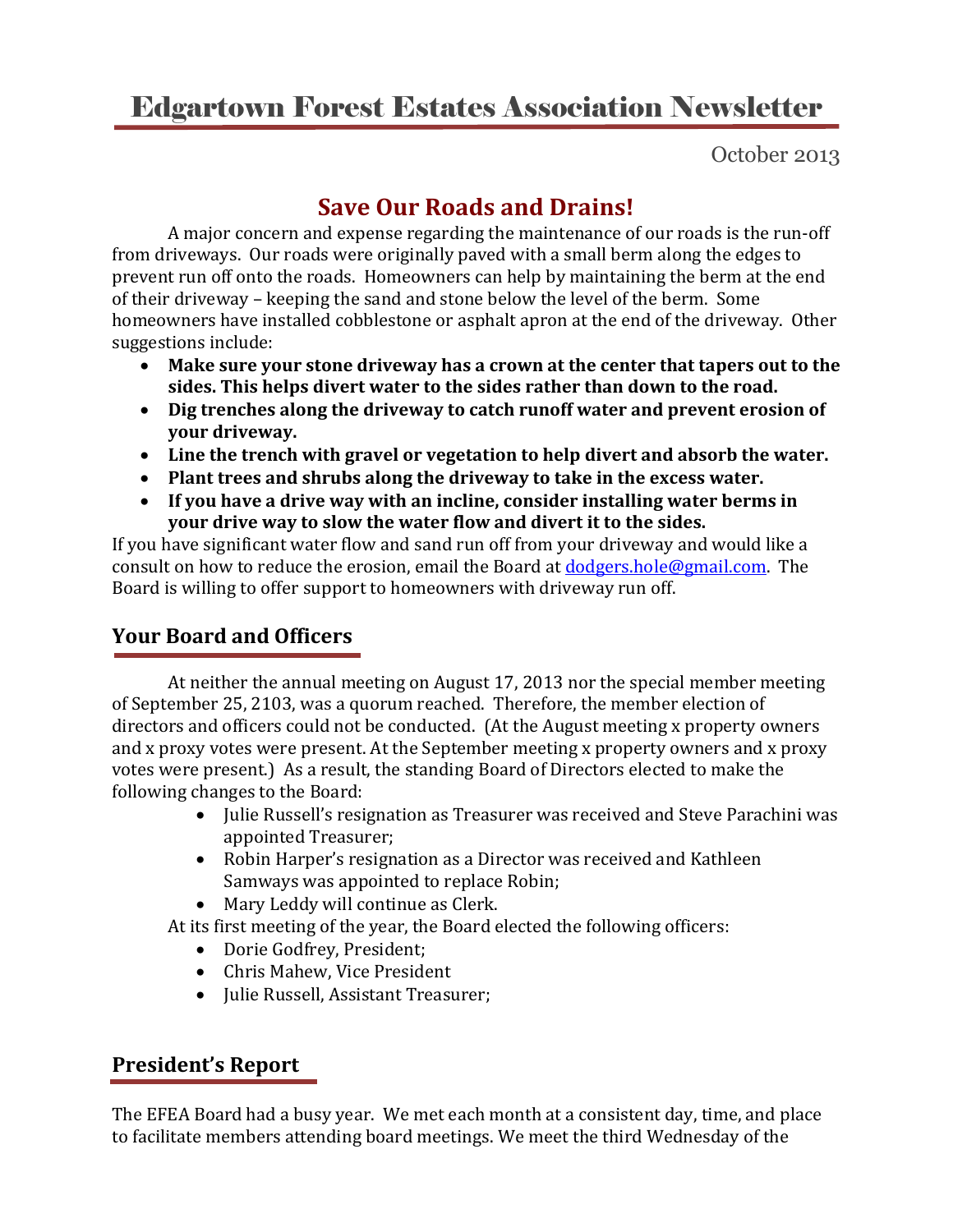month at 5:45pm in Room 211 at the High School. Always check the website. Occasionally we have had to change the date or the location due to the High School not being available.

Here is an overview of work of the Board from the past year:

1. Response to allegations of covenant violations: Much of our work is responding to alleged covenant violations. We have been using the protocol for response to alleged violations of the covenants and attempting to respond consistently and equitably. For example, The Board also established a consistent response to nonpayment of annual fees and established a payment plan option.

For most violations, homeowners work with us to resolve the situation. For some violations, if an owner does not comply, EFEA can take action to remediate the situation directly – for example cutting the grass or moving something behind a house. However, for some violations, if the owner does not comply, the only recourse for EFEA is to work with our attorney to seek legal recourse. To date, we have not pursued legal action for covenant violations.

We have had difficulty with lack of response from homeowners. When we can, we enter the homeowner's property to rectify a situation (after 30 days notice to the homeowner). In some situations, the homeowner refuses the notice or it is a situation the Board cannot rectify (demolition of the burned out house). We continue to explore ways to work with homeowners to meet the covenant restrictions.

- 1. Covenants: We spent considerable time this year evaluating the Covenants and possible amendments to the Covenants. We held a winter meeting of members to hear your concerns and suggestions. The Board has decided not to pursue amending the Association's Covenants. The decision is based on the assessed cost and risk. The cost of amending the Covenants is significant and if there was a challenge to the amendments, the cost of defending them could be substantial. There was no wording in the original covenants that specifically allowed extension of the covenants. The only process available to the Board in 2008 was through the Land Court which did legally approve the extension. The process used, however, opens up a risk of the covenants being challenged which would be exacerbated should we attempt to amend the Covenants. The Board has decided to keep the Covenants as originally written in 1978 and amended in 1988. The Board is committed to continuing to develop rules and protocols that the Board will use with you, the members, to enforce the existing Covenants in a fair, balanced, and consistent manner.
- 2. Approval of improvements to individual member's homes and property is another area of frequent action by the board. As examples, this year the Board approved:
	- a. 2 home additions,
	- b. In ground pool & pool house,
	- c. Deck extension,
	- d. Fence installation, and
	- e. 1 house construction.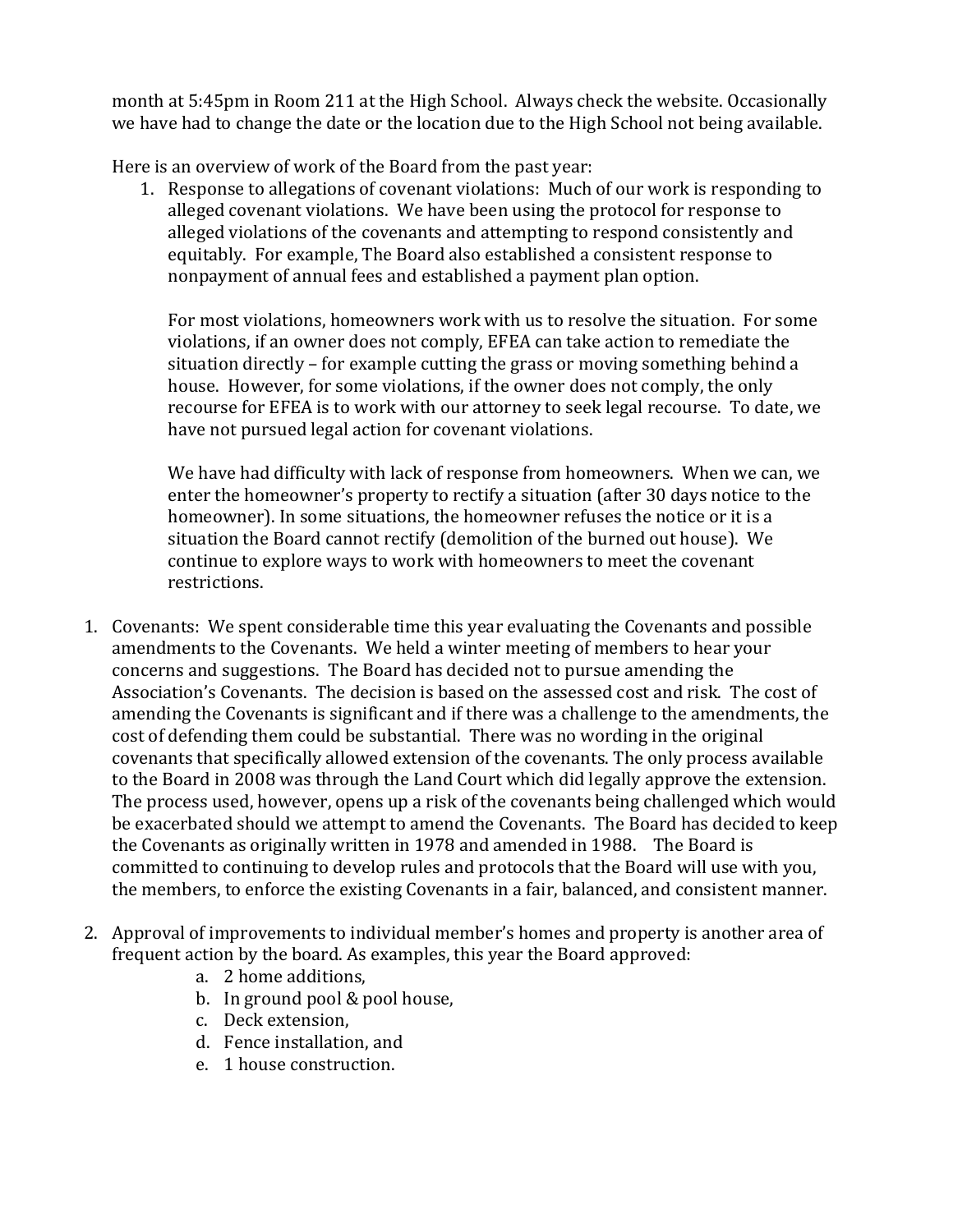- 3. Maintenance of the roads and common property of the Association is a major responsibility for the board. The board evaluates and approves all work for maintaining the roads and common property, such as:
	- a. Improved visibility and signage at front entrance by cutting back shrubs and painting warning lines on road and bike path;
	- b. At the request of homeowners, we evaluated and installed new signs: circle sign at the circle at the end of Dodgers Hole Rd and a leash and clean up after your pets at the entrance to DH.
- 4. Because of its fiscal responsibility, much of the board's work is necessarily involved with the budget and financial management. Under the leadership of the Treasurer, the board monitors the current year's budget and authorizes major or unanticipated expenses.
- 5. Records: Established a records retention protocol that meets MA law and best practice. You can view this protocol and others on the website.

The Board has established some major goals for the coming year.

- 1. Continue to respond to alleged violations of the covenants and explore means for ensuring compliance.
- 2. Organize the written records of the Association. There are boxes and boxes of records currently stored in the basement of our Treasurer. Our goal is to develop a policy for retention of records – we need to determine the records we want to maintain and the records we are legally required to maintain. Then, we need to sort through the boxes of records, organize and store them in a safe and convenient location. We will consider converting many records to digital files for easy storage and access.
- 3. Develop a long term financial plan for the Association.

We welcome your ideas and suggestions for any of these goals or other needs that you see. Dorie Godfrey, President

#### **Treasurer's Report**

The attached budget was reviewed at the meeting and a goal of developing a long range financial plan was discussed.

Julie Russell, Treasurer

#### **Maintenance Report**

Kenny Ivory is our Maintenance Manager. Each week Kenny surveys the grounds for property maintenance needs, such as downed branches. Monthly work includes cleaning garbage from roadsides, checking drains, sweeping sand run off from roads, and maintaining the gardens at our entrance. Annual maintenance work includes painting speed bumps and water berms, sign maintenance, mowing common property, tree and brush cutting, winter roadside decorations, meeting with contractors as needed, and other duties as contracted by the EFEA Board. At the Board's request, Kenny contacted several contractors regarding removal of two invasive species that have become rampant in two different locations: Japanese knotweed in the circle at the end of Dodgers Hole Road and bittersweet in the common lot on Tern Drive. He also contacted The Nature Conservancy